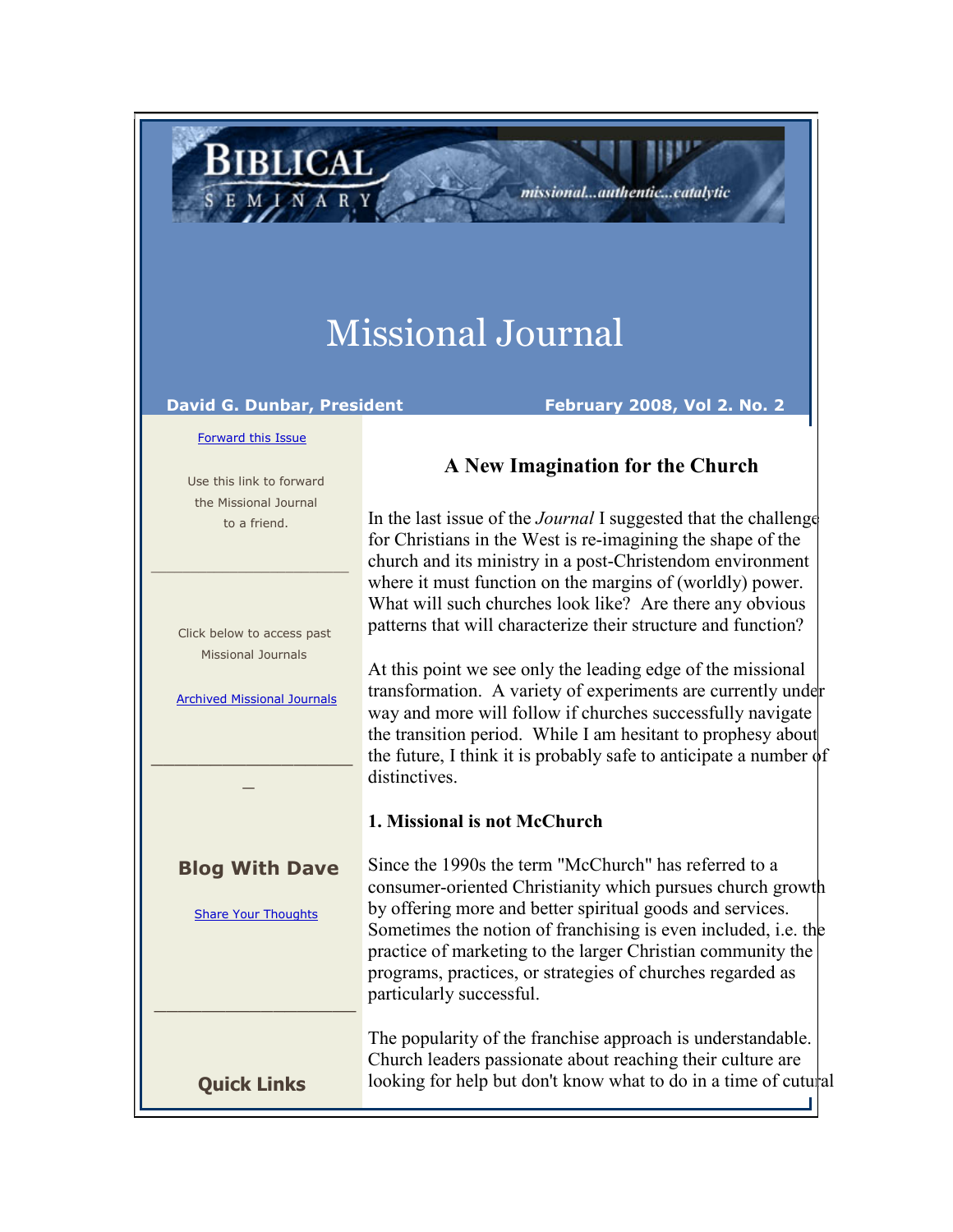| <b>Biblical's Website</b>                                                               | upheaval. Buying a program off the shelf, or looking for an<br>external prescription that produces results when applied<br>faithfully, is a strong temptation.                                                                                                                                                                                                                                                                                                                                                                      |
|-----------------------------------------------------------------------------------------|-------------------------------------------------------------------------------------------------------------------------------------------------------------------------------------------------------------------------------------------------------------------------------------------------------------------------------------------------------------------------------------------------------------------------------------------------------------------------------------------------------------------------------------|
| <b>C4ML at Biblical</b>                                                                 | The problem with this approach is that it is not<br>missiologically sound. It doesn't take into consideration the<br>fact that the medium and the way the message is presented                                                                                                                                                                                                                                                                                                                                                      |
| If you are interested in supporting<br>our vision for seminary education<br>click below | will vary, at least in emphasis, from one local context to the<br>next. Most Christians recognize the need for missionaries to<br>translate or contextualize the gospel in appropriate ways to<br>specific cultures--our churches need to do the same.                                                                                                                                                                                                                                                                              |
| <b>Institutional Advancement</b><br><b>Planned Giving</b>                               | Missional practitioners recognize that the principle of<br>contextualization applies equally to churches in the West.<br>From region to region, city to city, neighborhood to<br>neighborhood, we see a kaleidoscope of cultures. One size<br>will not fit all. Franchising is usually unsuccessful.<br>Missional therefore means a local, culturally-specific<br>application of the message.                                                                                                                                       |
|                                                                                         | 2. Evangelistic/attractional $\rightarrow$ missional/incarnational                                                                                                                                                                                                                                                                                                                                                                                                                                                                  |
| copyright © 2007 David G.<br>Dunbar                                                     | At this point I am borrowing the language of Alan Hirsch to<br>distinguish two basic approaches to communicating the<br>gospel. By evangelistic/attractional Hirsch means the<br>traditional approach of the Western church in the culture of<br>Christendom. In this context a church may grow largely on<br>the basis of attraction--a nice building in a good<br>neighborhood, with a charismatic leader and/or good<br>programming, can bring in non-Christians to be evangelized<br>(presented with the message of salvation). |
|                                                                                         | By contrast Hirsch advocates a missional/incarnational<br>pattern. It is missional because it is "an outwardly bound<br>movement from one community or individual to another. It is<br>the outward thrust rooted in God's mission that compels the<br>church to reach a lost world. Therefore, a genuine missional<br>impulse is a <i>sending</i> rather than an <i>attractional</i> one. The NT<br>pattern of mission is centrifugal rather than centripetal" (The<br>Forgotten Ways [Brazos, 2006], pp. 129-30).                  |
|                                                                                         | It is <b>incarnational</b> because it understands God's action in<br>Christ as the model for the life of the church. "If God's<br>central way of reaching his world was to incarnate himself in                                                                                                                                                                                                                                                                                                                                     |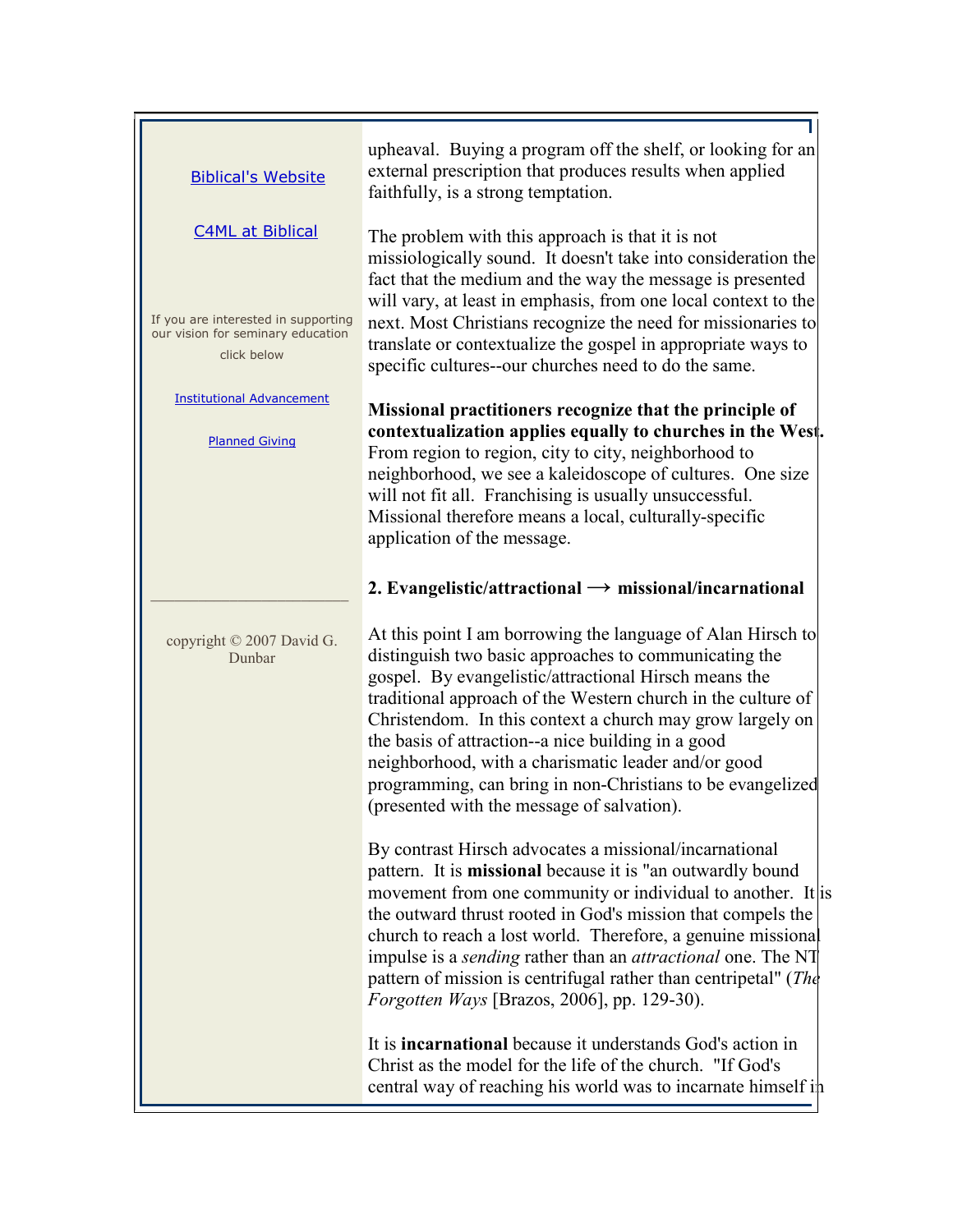Jesus, then our way of reaching the world should likewise be *incarnation*al. To act incarnationally therefore will mean in part that in our mission to those outside the faith we will need to exercise a genuine identification and affinity with those we are attempting to reach" (*Forgotten Ways*, p. 133).

Incarnation requires a church's presence in the community. Missional leaders commonly speak of "moving back into the neighborhood," of learning to listen and build relationships and create a context in which the gospel may flourish in word and deed. In the words of Bryan Stone: "The reign of God proclaimed by Jesus and embodied in his person becomes a concrete possibility in the world when a space is created for it through the Spirit's formation of persons into the life, death, and resurrection of Christ (and thus into his 'body')" (*Evangelism after Christendom* [Brazos, 2007], p. 108). **As the church confronts wide-spread cynicism about the Christian message, the gospel displayed will give credence to the gospel declared.**

I don't want to argue for missional to the exclusion of all attractional aspects of current church practice. Many people are drawn to the church by good preaching, good programs, and fine facilities. The problem is that 1) many of those attracted (not all) will be disgruntled members of other churches and 2) the percentage of the population who can be reached in this way is rapidly shrinking.

## **3. Cultivating spiritual discernment**

In the culture of late modernity many churches adopted a corporate model for leadership, decision-making, and planning. Pastors became CEOs, elders (or deacons) transformed themselves into corporation directors, and topdown, vision-driven planning became the order of the day.

**It is a sign of biblical-theological health that this paradigm is being questioned in the missional church movement.** Here is a good place to begin "re-imagining" the nature and function of the church for a post-Christian and postmodern era. What is there about the decision-making and planning process of the church that makes (or should make) it distinctively Christian? Or, to ask the question differently, what is missing from the older model?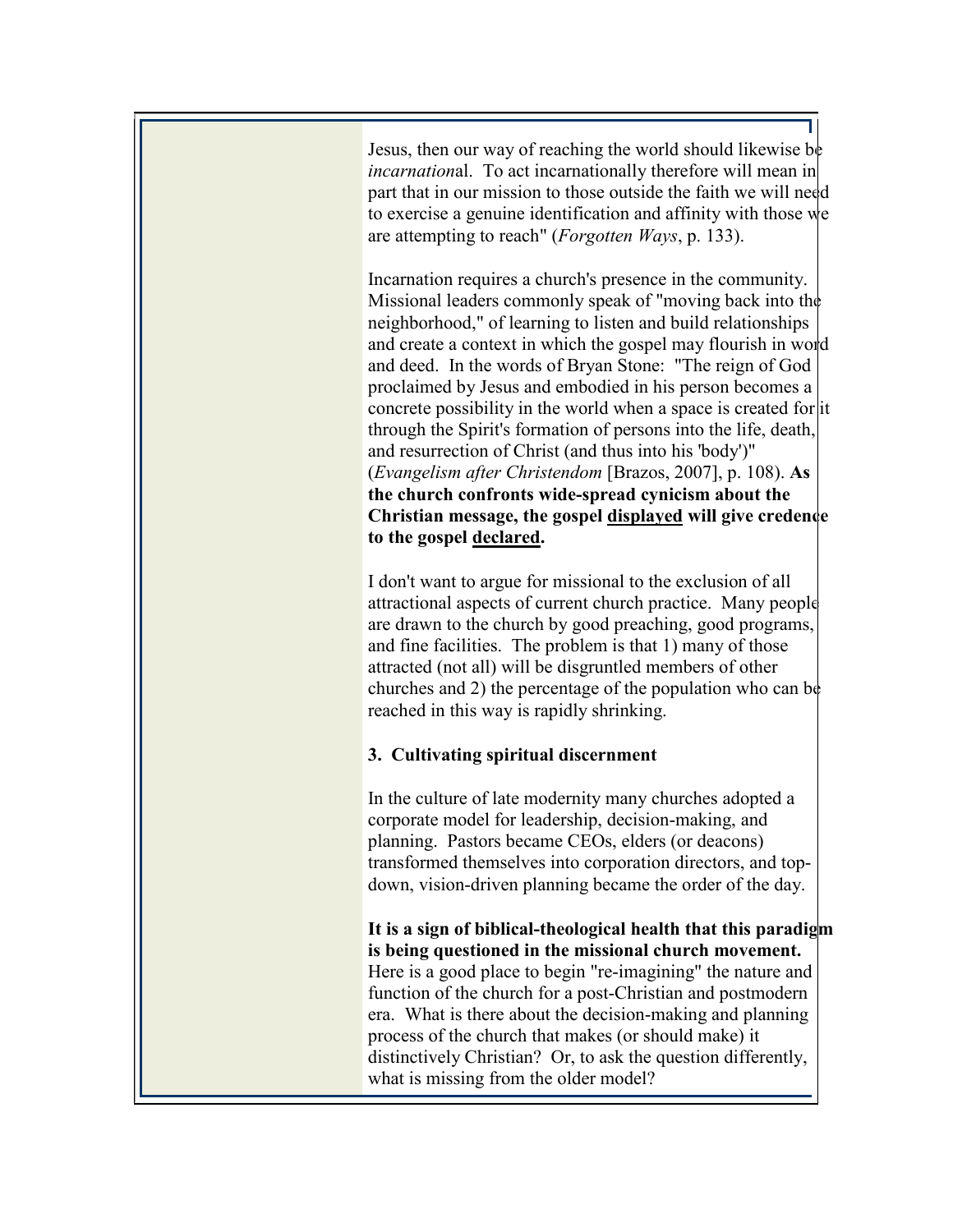The short answer is sensitivity to the leading of the Spirit. Or, in the words of Craig Van Gelder, "An essential dimension that Christian leaders must attend to in the midst of a discernment and decision-making process is how to keep God in the conversation" (*The Ministry of the Missional Church* [Baker, 2007], p. 99).

One can hardly read the narrative of Acts and fail to note the level to which God is "in the conversation." From Pentecos onward the Holy Spirit is repeatedly identified as the directing and empowering force in the expanding mission of the church. Individuals like Philip, Peter, and Paul experience the direct leading of the Spirit at missionally strategic points (Acts 8:29; 11:11-12; 16:6-7).

**However, there are also critical points at which the gathered body discerns the leading of the Lord.** Luke tells us (Acts. 13:1-3) that the commissioning of Barnabas and Paul for the expanded mission to the Gentiles was the result of the Antioch believers hearing from the Holy Spirit during a period of worship and fasting (likely focused on discerning "next steps" in God's purposes for the congregation). The Jerusalem Council is another example of communal listening for the voice of the Spirit which allows the apostles and elders to speak with (for us!) surprising assurance: "it seemed good to the Holy Spirit and to us . . ." (Acts 15:28). Luke also records the warning given to Paul by the Spirit through the community of disciples at Tyre, which Paul ignored to his own detriment--and perhaps that of the mission (Acts. 21:4).

The point is that missional churches need to cultivate what for many of us is a forgotten art--the ability to discern what God is up to in our world (or neighborhood). This is best accomplished in a community of believers who are able to listen prayerfully for what the Spirit is saying in Scripture, in and through the voice of the congregation, and in the specific context where the church is located.

From a practical standpoint, it is important to realize that good listening/discerning is often dependant on asking good questions. So perhaps I should close by listing a few questions that can help churches and leaders who desire the Spirit's guidance toward a new day of missional engagement.